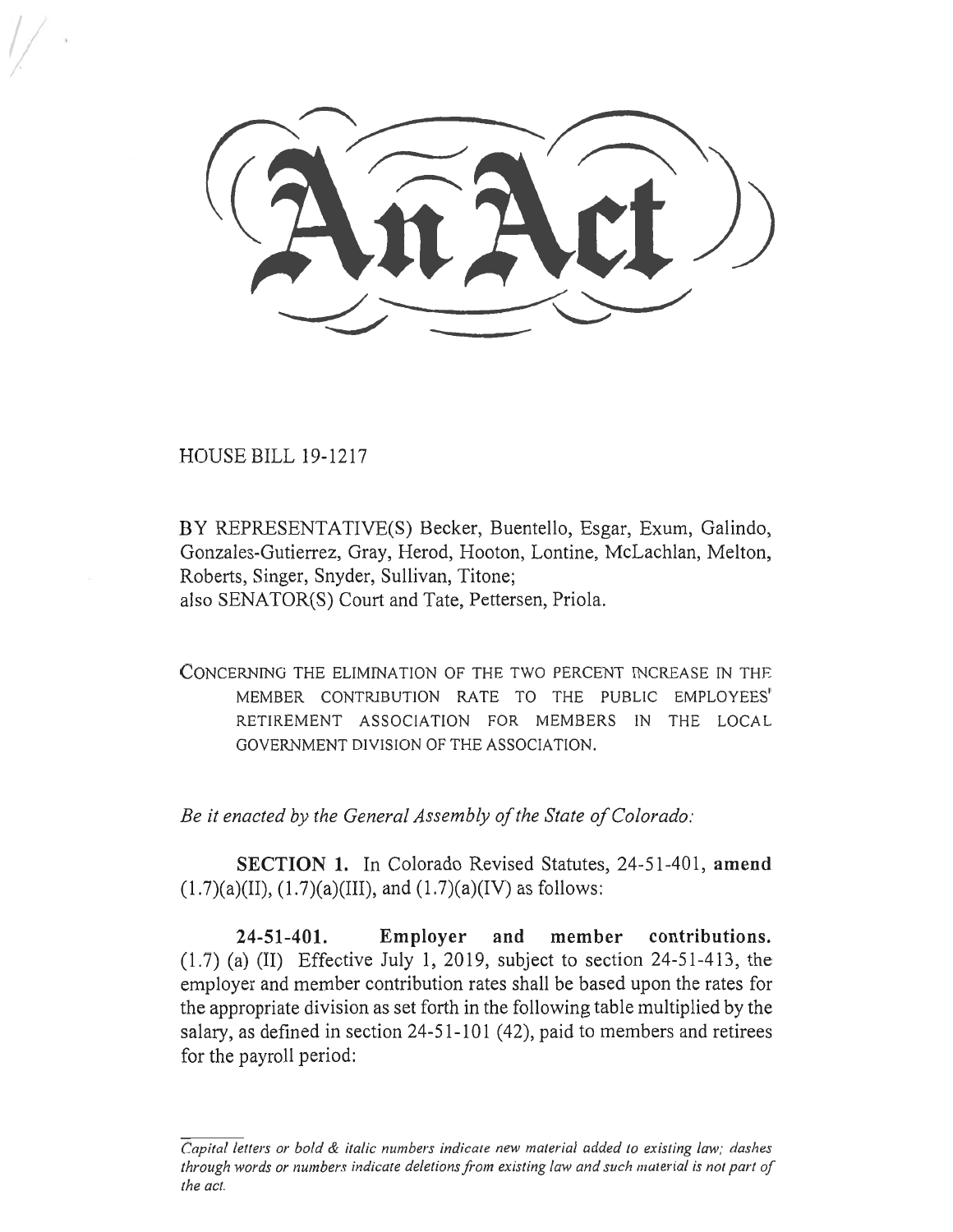## **TABLE B CONTRIBUTION RATES**

| <b>Division</b><br>State | Membership<br>All Members<br>Except | <b>Employer Rate</b><br>10.4% | <b>Member Rate</b><br>8.75% |
|--------------------------|-------------------------------------|-------------------------------|-----------------------------|
|                          | <b>State Troopers</b>               | 13.1%                         | 10.75%                      |
| School                   | All Members                         | 10.4%                         | 8.75%                       |
| Local                    | Government All Members              | 10.0%                         | 8.75% 8.0%                  |
| Judicial                 | All Members                         | 13.91%                        | 8.75%                       |
| <b>DPS</b>               | All Members                         | 10.4%                         | 8.75%                       |

(III) Effective July 1, 2020, subject to section 24-51-413, the employer and member contribution rates shall be based upon the rates for the appropriate division as set forth in the following table multiplied by the salary, as defined in section 24-51-101 (42), paid to members and retirees for the payroll period:

## **TABLE C CONTRIBUTION RATES**

| <b>Division</b><br><b>State</b> | Membership<br>All Members<br>Except | <b>Employer Rate</b><br>10.4% | <b>Member Rate</b><br>9.5% |
|---------------------------------|-------------------------------------|-------------------------------|----------------------------|
|                                 | <b>State Troopers</b>               | 13.1%                         | 11.5%                      |
| School                          | All Members                         | 10.4%                         | 9.5%                       |
| Local                           | Government All Members              | 10.0%                         | $9.5\%8.0\%$               |
| Judicial                        | All Members                         | 13.91%                        | 9.5%                       |
| DPS                             | All Members                         | 10.4%                         | 9.5%                       |

PAGE 2-HOUSE BILL 19-1217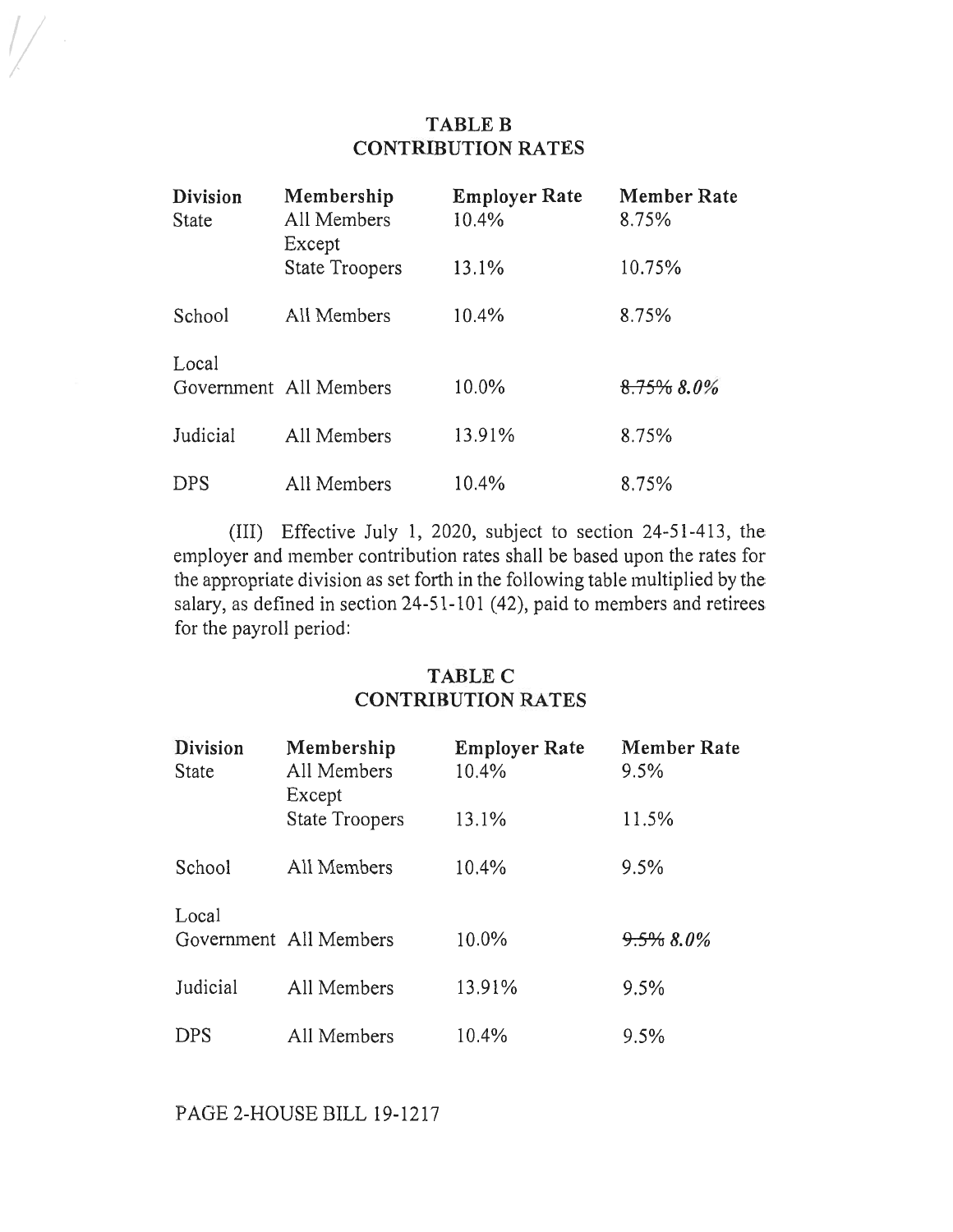(IV) Effective July 1, 2021, subject to section 24-51-413, the employer and member contribution rates shall be based upon the rates for the appropriate division as set forth in the following table multiplied by the salary, as defined in section 24-51-101 (42), paid to members and retirees for the payroll period:

## TABLE D CONTRIBUTION RATES

| <b>Division</b><br><b>State</b> | Membership<br>All Members<br>Except | <b>Employer Rate</b><br>10.4% | <b>Member Rate</b><br>10.0% |
|---------------------------------|-------------------------------------|-------------------------------|-----------------------------|
|                                 | <b>State Troopers</b>               | 13.1%                         | 12.0%                       |
| School                          | All Members                         | 10.4%                         | 10.0%                       |
| Local                           | Government All Members              | 10.0%                         | $+0.0\%$ 8.0%               |
| Judicial                        | All Members                         | 13.91%                        | 10.0%                       |
| DPS                             | All Members                         | 10.4%                         | 10.0%                       |

SECTION 2. Safety clause. The general assembly hereby finds,

## PAGE 3-HOUSE BILL 19-1217